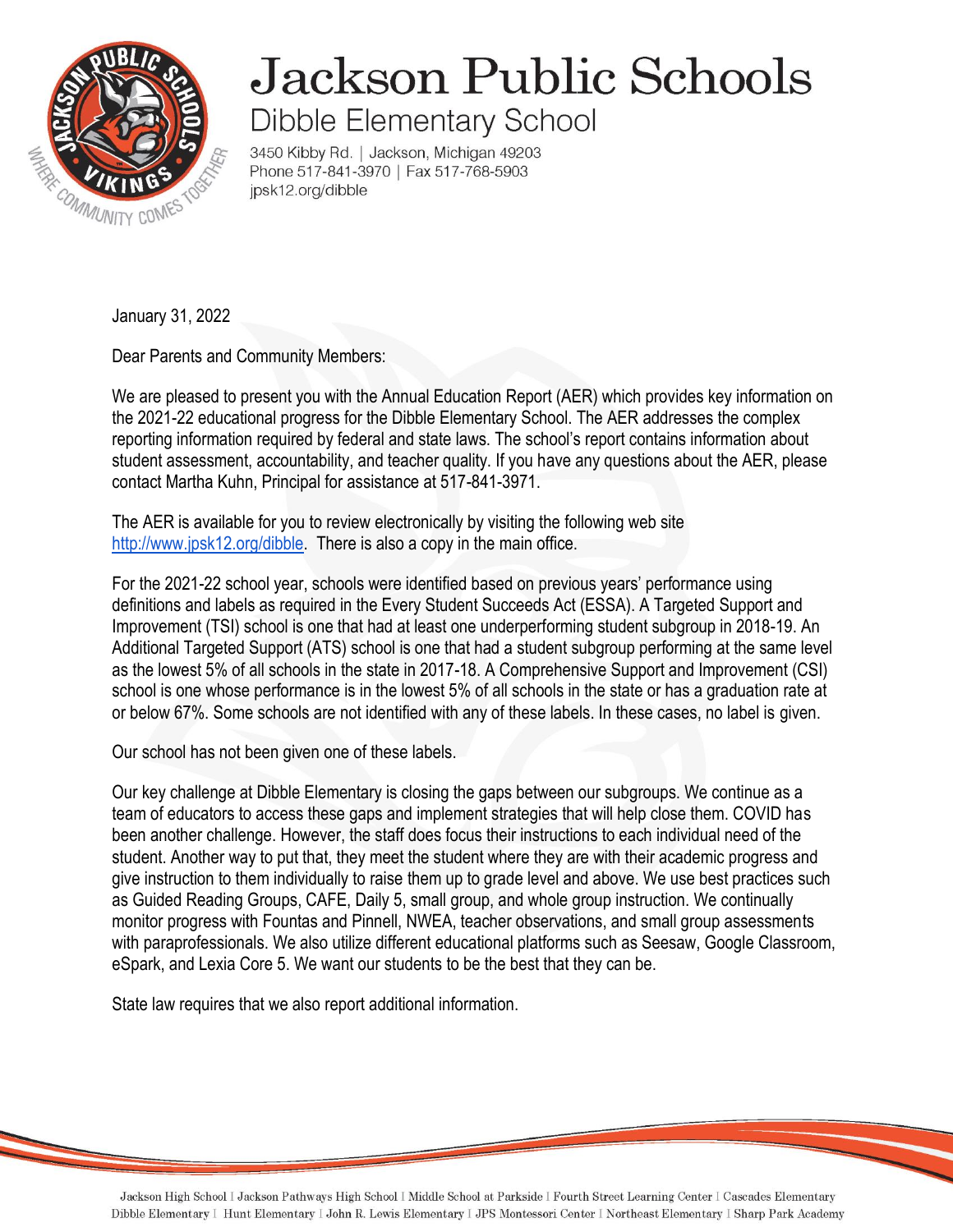## PROCESS FOR ASSIGNING PUPILS TO THE SCHOOL

Students are assigned to Dibble Elementary School based on their area of residence, through Schools of Choice, or the In-District transfer process. Parents complete enrollment forms and students are placed in classrooms once this information is received.

1. THE STATUS OF THE 3-5 YEAR SCHOOL IMPROVEMENT PLAN

The Dibble Elementary School Improvement Plan is developed by the School Improvement Team, which is made up of teachers, parents, and community members. We analyze student achievement, attendance, and behavioral data to create our goals and select researched based strategies to meet these goals. The School Improvement Plan is submitted to the Michigan Department of Education through AdvancED. We regularly meet to review and monitor our plan. Dibble Elementary is in the 4th year of our plan.

2. A BRIEF DESCRIPTION OF EACH SPECIALIZED SCHOOL

Dibble Elementary School is a K - 5 building. We meet the students at their individual level of learning and raise them to high academic standards.

3. IDENTIFY HOW TO ACCESS A COPY OF THE CORE CURRICULUM, A DESCRIPTION OF ITS IMPLEMENTATION, AND AN EXPLANATION OF THE VARIANCES FROM THE STATE'S MODEL

The State Board of Education's Model Core Curriculum identifies the curriculum benchmarks and standards. Dibble Elementary School teachers follow these common core standards. The core curriculum can be found on our website at jpsk12.org.

4. THE AGGREGATE STUDENT ACHIEVEMENT RESULTS FOR ANY LOCAL COMPETENCY TESTS OR NATIONALLY NORMED ACHIEVEMENT TESTS

| Grade level    | Reading 2019 | Reading 2020 | Reading<br>2021 | Math 2019 | Math 2020 | Math<br>2021 |
|----------------|--------------|--------------|-----------------|-----------|-----------|--------------|
| K              | 55%          | 81%          | 60%             | 53%       | 79%       | 58%          |
|                | 46%          | 59%          | 48%             | 37%       | 58%       | 64%          |
| $\overline{2}$ | 62%          | 62%          | 66%             | 68%       | 56%       | 71%          |
| 3              | 48%          | 75%          | 56%             | 44%       | 49%       | 67%          |
| 4              | 62%          | 62%          | 72%             | 52%       | 44%       | 75%          |
| 5              | 44%          | 67%          | 55%             | 30%       | 53%       | 58%          |

Percentage of students at or above grade level